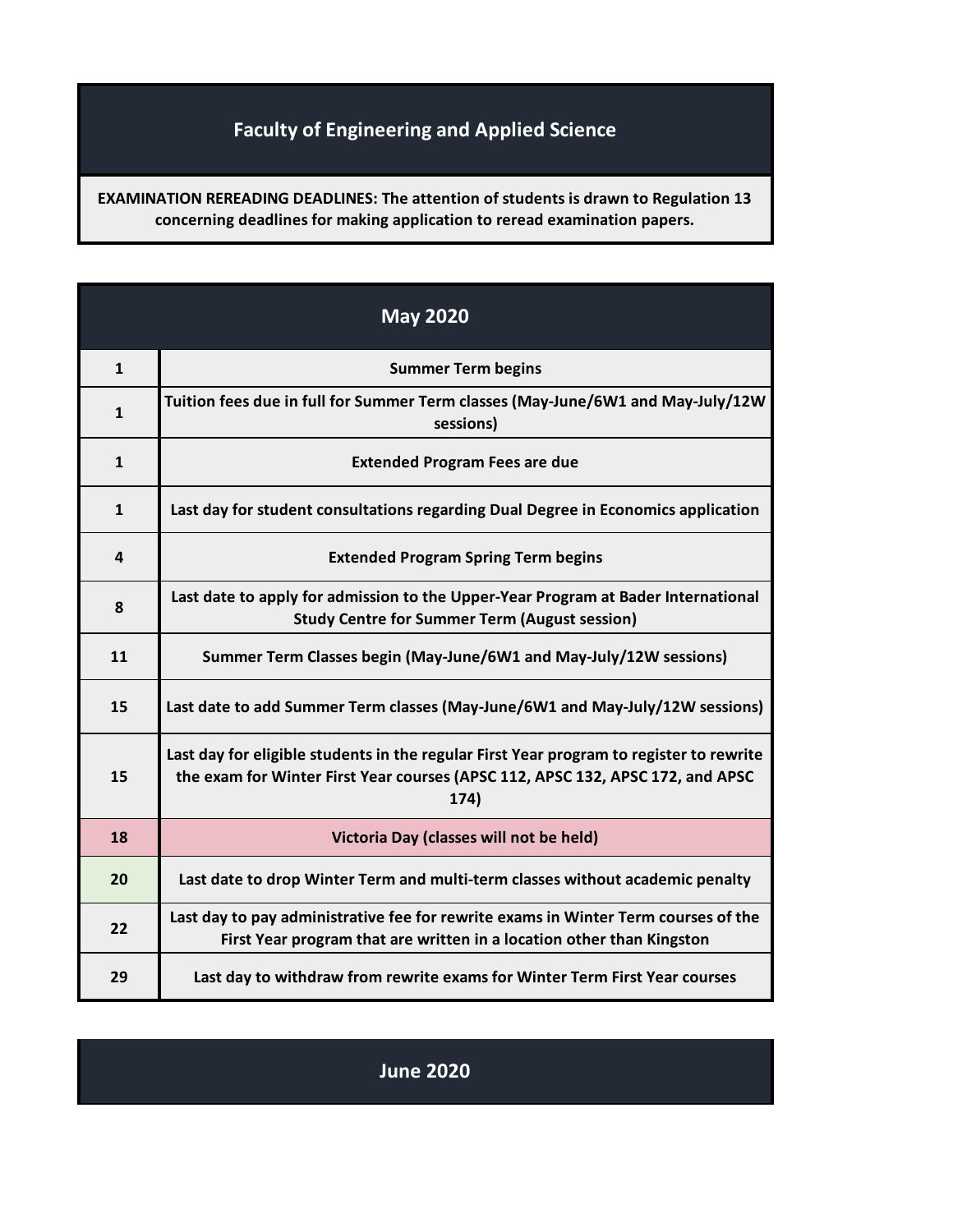| NOTE: Spring 2020 Convocation: Dates will be determined in November 2019. Please refer to<br>http://www.queensu.ca/registrar/convocation to view these dates. |                                                                                                                                 |
|---------------------------------------------------------------------------------------------------------------------------------------------------------------|---------------------------------------------------------------------------------------------------------------------------------|
| $\mathbf{1}$                                                                                                                                                  | Last day to apply for Dual Degree Program for the next Fall-Winter session                                                      |
| 5                                                                                                                                                             | Last date to drop Summer Term classes (May-June/6W1 session) without academic<br>penalty                                        |
| 5                                                                                                                                                             | Last date to drop Summer Term classes (May-July/12W session) without financial<br>penalty                                       |
| 5                                                                                                                                                             | Last date to drop Summer Term classes (May-June/6W1 session) without financial<br>penalty                                       |
| $\overline{7}$                                                                                                                                                | Last date to apply for accommodation for an official examination conflict for the<br>June, July and August examination sessions |
| 12                                                                                                                                                            | <b>Extended Program classes end</b>                                                                                             |
| 12                                                                                                                                                            | Last day to apply for supplemental examination privileges                                                                       |
| 15-19                                                                                                                                                         | <b>Extended Program Winter Term course examinations</b>                                                                         |
| 22                                                                                                                                                            | Summer Term classes (May-June/6W1 session) end                                                                                  |
| $25 - 27$                                                                                                                                                     | Summer Term examinations in May - June/6W1 session classes                                                                      |

| <b>July 2020</b> |                                                                                                |
|------------------|------------------------------------------------------------------------------------------------|
| $\mathbf{1}$     | Tuition fees due in full for Summer Term classes (July - August/6W2 session)                   |
| $\mathbf{1}$     | Canada Day observed (University closed. Classes will not be held)                              |
| $\overline{2}$   | Summer Term classes (July - August/6W2 session) begin                                          |
| 3                | Last date to drop Summer Term classes (May-July/12W session) without academic<br>penalty       |
| 8                | Last date to add Summer Term classes (July - August/6W2 session)                               |
| 8                | Last date to drop Summer Term classes (July - August/6W2 session) without<br>financial penalty |
| 13-31            | <b>Registration period for Fall and Winter Term classes (TENTATIVE)</b>                        |
| 15               | First day to apply to graduate for Fall 2020 Convocation (TENTATIVE)                           |
| 29               | Last date to drop Summer Term classes (July - August/6W2 session) without<br>academic penalty  |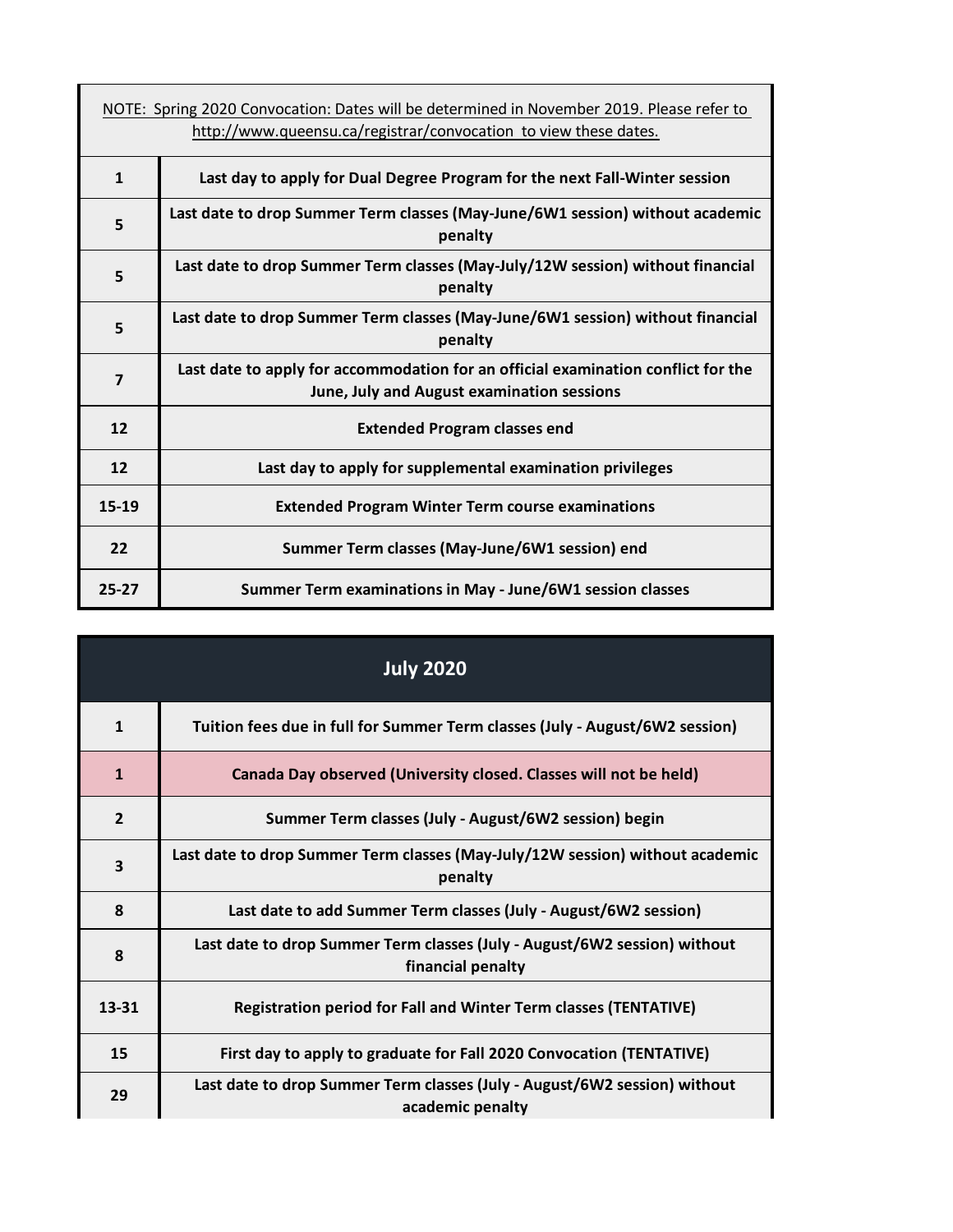| 31 | Last date to apply for an academic plan change from one plan in Engineering to<br>another plan in Engineering for the Fall term |
|----|---------------------------------------------------------------------------------------------------------------------------------|
| 31 | Summer Term classes (May - July/12W session) end                                                                                |
| 31 | Last day to apply for admission to upper-year courses at the Bader International<br><b>Study Centre for Fall Term</b>           |

| August 2020 |                                                                                                       |
|-------------|-------------------------------------------------------------------------------------------------------|
| 3           | Civic Holiday (University closed. Classes will not be held)                                           |
| $4 - 8$     | Summer Term examinations in May-July/12W Session classes                                              |
| 10          | Summer Term classes (July - August/6W2 session) end                                                   |
| $12 - 13$   | Summer Term examinations in July-August/6W2 session classes (TENTATIVE)                               |
| 14          | Last day to cancel application for supplemental examinations without academic or<br>financial penalty |
| 15          | Last day for Academic Plan change (discipline change) for Fall Term                                   |
| 25          | Time period to add and drop classes in SOLUS begins (Open Enrolment)                                  |
| 31          | <b>Summer Term ends</b>                                                                               |

| September 2020 |                                                                                                                                                          |
|----------------|----------------------------------------------------------------------------------------------------------------------------------------------------------|
| 1              | <b>Fall Term begins</b>                                                                                                                                  |
| 5              | <b>Residence Move-in Day</b>                                                                                                                             |
| 5              | <b>Welcoming Ceremony for new students</b>                                                                                                               |
| $\overline{7}$ | Labour Day (University closed. Classes will not be held)                                                                                                 |
| $8 - 9$        | <b>Supplemental examinations</b>                                                                                                                         |
| 8              | <b>Fall Term classes begin</b>                                                                                                                           |
| 12             | <b>Supplemental examinations</b>                                                                                                                         |
| 21             | Last date to Register without extra fee. After this date, students must appeal in<br>writing to the Operations Committee for permission to register late |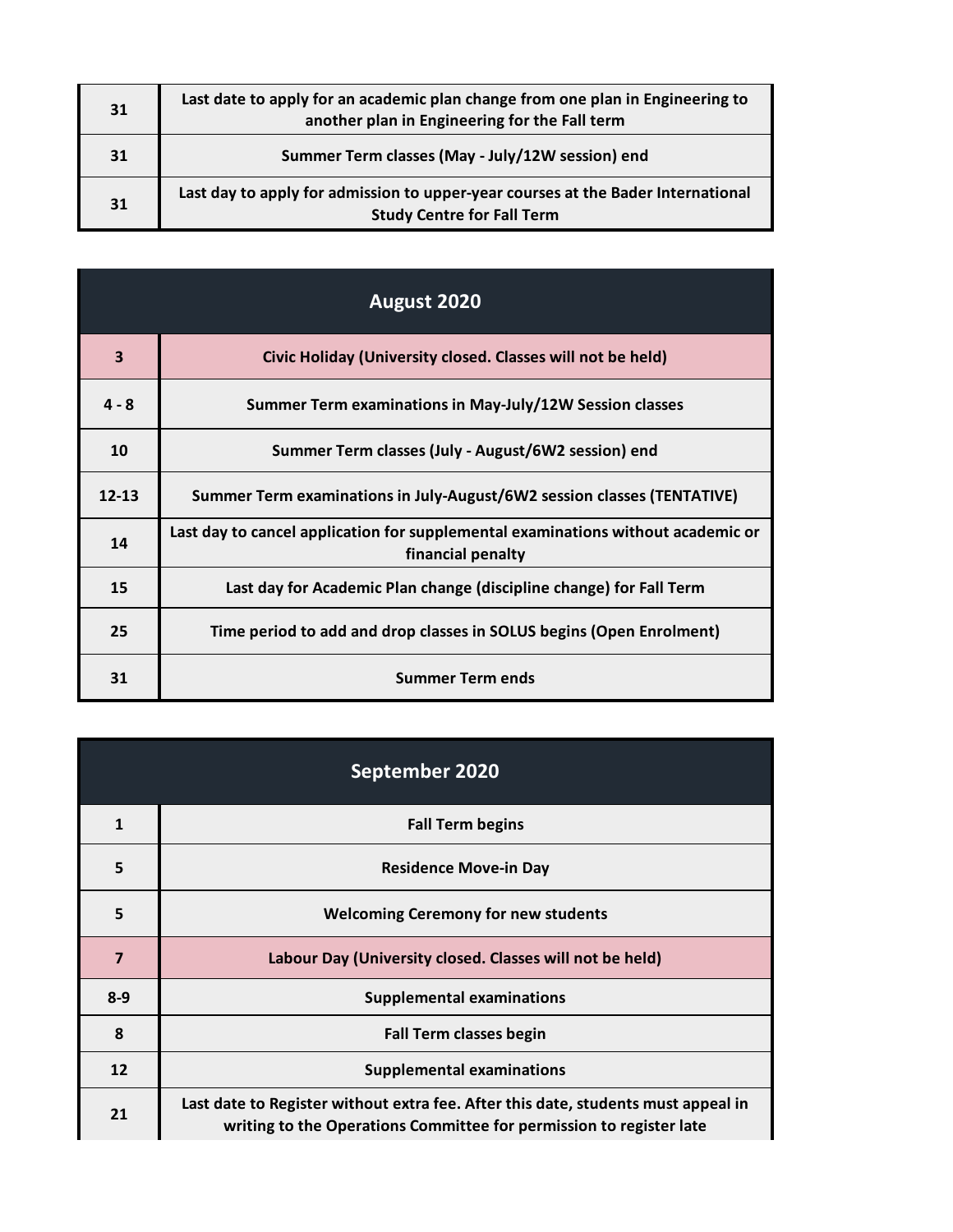| 23 | Last date to add a Fall term course or a Fall-Winter sessional course |
|----|-----------------------------------------------------------------------|
| 30 | Last date to apply to graduate for Fall 2020 Convocation (TENTATIVE)  |
| 30 | Tuition fees due in full for Fall Term                                |
| 30 | Deadline for payment of residence, UHIP and Student Activity Fees     |

| October 2020 |                                                                |
|--------------|----------------------------------------------------------------|
| $12$         | Thanksgiving Day (University closed. Classes will not be held) |
| 16           | <b>University Day</b>                                          |
| $26 - 30$    | <b>Fall Term Break</b>                                         |

| November 2020                                                                                                                                           |                                                                                                                         |
|---------------------------------------------------------------------------------------------------------------------------------------------------------|-------------------------------------------------------------------------------------------------------------------------|
| NOTE: Fall 2020 Convocation: Dates will be determined in June 2020. Please refer to<br>http://www.queensu.ca/registrar/convocation to view these dates. |                                                                                                                         |
| $\overline{2}$                                                                                                                                          | Last day to drop a Fall Term course without financial penalty                                                           |
| $\overline{2}$                                                                                                                                          | Last day to drop a Fall Term course without academic penalty                                                            |
| $\overline{7}$                                                                                                                                          | Last date to apply for accommodation for an official examination conflict for the<br><b>December examination period</b> |
| 11                                                                                                                                                      | Remembrance Day Service (classes cancelled 10:30 - 11:30 a.m.)                                                          |
| 15                                                                                                                                                      | Last day to apply for admission to upper year courses at the Bader International<br><b>Study Centre for Winter Term</b> |

| December 2020 |                                                                                                                                   |
|---------------|-----------------------------------------------------------------------------------------------------------------------------------|
|               | Last day to apply for admission to Dual Degree in Arts and Science for the next<br><b>Winter Term</b>                             |
|               | First date to Apply to Graduate in Spring 2021 (TENTATIVE)                                                                        |
|               | Last date to apply for an academic plan change from one plan in Engineering to<br>another plan in Engineering for the Winter term |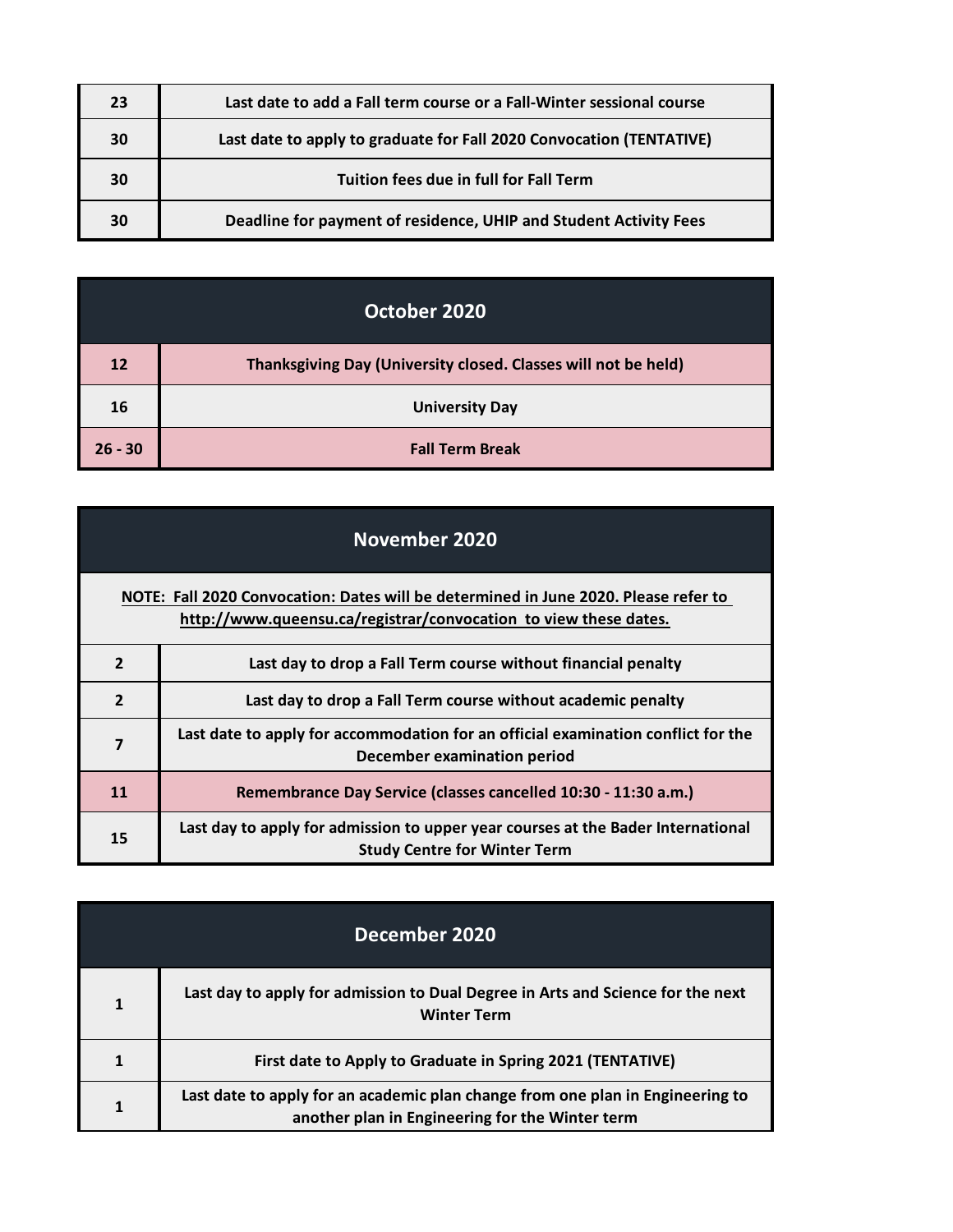| 6         | Commemoration Day (All academic activity with the exception of clinical and field<br>work will be cancelled) |
|-----------|--------------------------------------------------------------------------------------------------------------|
| 7         | <b>Fall Term classes end</b>                                                                                 |
| 7         | <b>Make-Up Day for Thanksgiving Holiday</b>                                                                  |
| $8 - 9$   | Fall Term pre-assessment study period                                                                        |
| $10 - 23$ | Final assessments in Fall Term classes and mid-year assessments in multi-term<br>classes                     |
| 31        | <b>Fall Term ends</b>                                                                                        |

L,

|              | January 2021                                                                                                                                      |
|--------------|---------------------------------------------------------------------------------------------------------------------------------------------------|
| $\mathbf{1}$ | New Year's Day (University closed. Classes will not be held)                                                                                      |
| $\mathbf{1}$ | <b>Winter Term begins</b>                                                                                                                         |
| 10           | Tuition Fees due in full for Winter Term - Exception: OSAP students                                                                               |
| 11           | <b>Winter Term classes begin</b>                                                                                                                  |
| 11           | Last day to apply to rewrite a First Year Fall course examination (APSC 111, APSC<br>131, and APSC 171) which take place in February Reading Week |
| 11           | Extended Program classes begin for APSC 111, APSC 131, and APSC 171                                                                               |
| 15           | Last date to apply for the exchange program for 2021-2022 (TENTATIVE)                                                                             |
| 15           | Last date to withdraw from degree program without failure of year                                                                                 |
| 15           | Last day to cancel an application to rewrite a First Year Fall course examination<br>without academic penalty                                     |
| 15           | Last day to add a Fall Extended Program course                                                                                                    |
| 18           | <b>Academic Plan (Discipline) Orientation for First Year Students begins</b>                                                                      |
| 22           | Last date to drop a Winter Term course without financial penalty                                                                                  |
| 22           | Last date to add a Winter Term course                                                                                                             |
| 22           | Last day to drop a Fall Extended Program course                                                                                                   |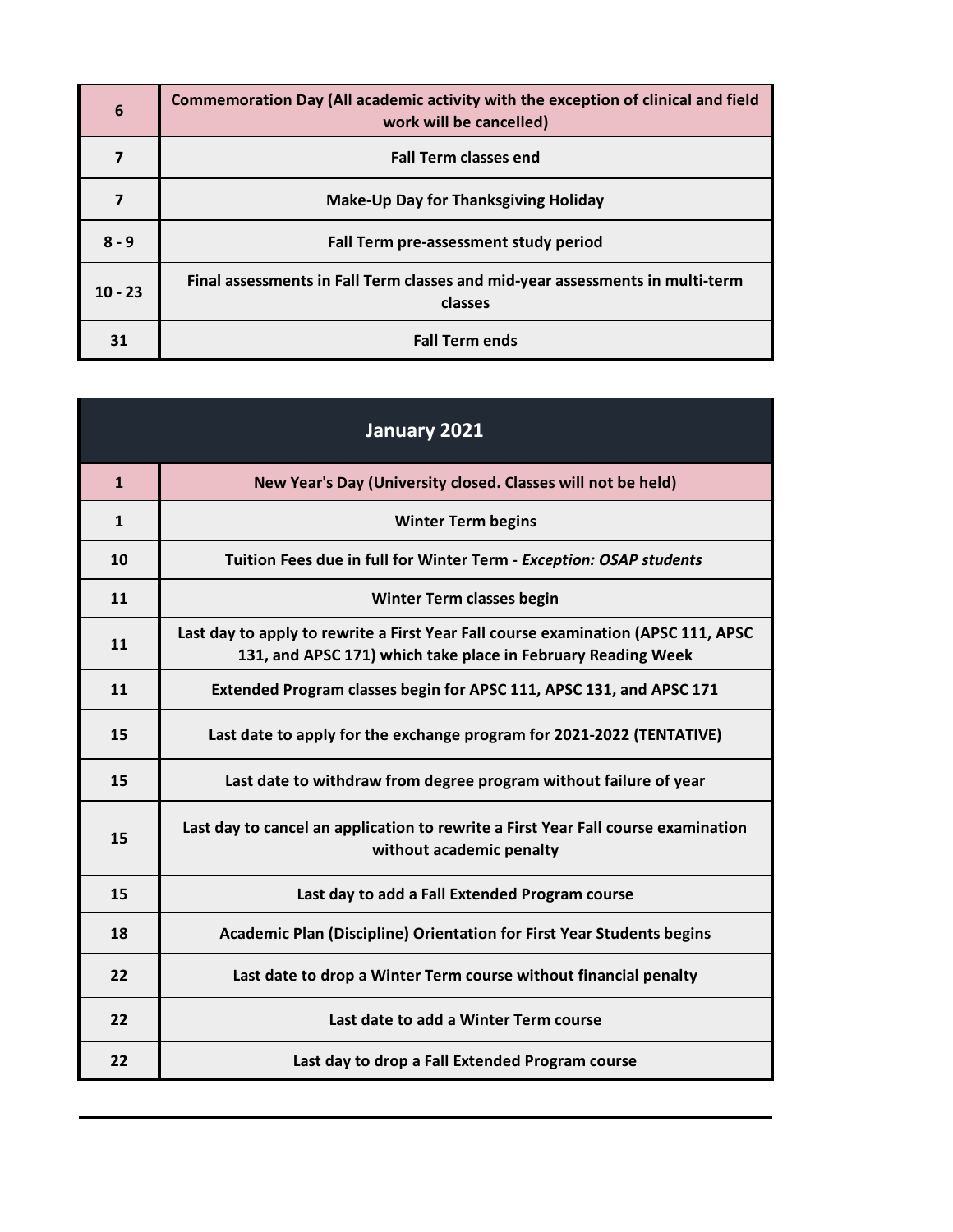| <b>February 2021</b> |                                                                                      |
|----------------------|--------------------------------------------------------------------------------------|
| $\mathbf{1}$         | <b>Registration for Summer Term classes begins</b>                                   |
| $\mathbf{1}$         | Academic Plan Selection for First Year Students begins on SOLUS (tentative)          |
| 15                   | Family Day (University closed. classes will not be held)                             |
| $16-19$              | <b>Extended Program Fall course examinations</b>                                     |
| 16-19                | Mid-term reading week (Classes will not be held)                                     |
| 22                   | Extended Program Classes begin for APSC 112, APSC 132, and APSC 172, and ASPC<br>174 |
| <b>TBA</b>           | Last date to Apply to Graduate in Spring 2021 degree list                            |
| <b>TBA</b>           | Academic Plan Selection for First Year Students ends on SOLUS                        |

| <b>March 2021</b> |                                                                                                                                   |
|-------------------|-----------------------------------------------------------------------------------------------------------------------------------|
| 1                 | Last day to add/drop APSC 151 and/or APSC 161 rewrite examination in April                                                        |
| 5                 | Last day to drop a Winter Term course without academic penalty                                                                    |
| 7                 | Last date to apply for accommodation for an official examination conflict for the<br>April examination period.                    |
| 31                | Last day to apply for admission to upper year courses at the Bader International<br><b>Study Centre for Spring-Summer session</b> |

| <b>April 2021</b> |                                                                                                       |
|-------------------|-------------------------------------------------------------------------------------------------------|
| 1                 | Last day to apply for admission to Dual Degree in Arts and Science for the next<br><b>Summer Term</b> |
|                   | Last day to add a Winter Extended Program course (with permission of the Associate<br>Dean-Academic)  |
| $\overline{2}$    | Good Friday (University closed. Classes will not be held)                                             |
| 5                 | Last day to drop a Winter Extended program course                                                     |
| 9                 | <b>Winter Term classes end</b>                                                                        |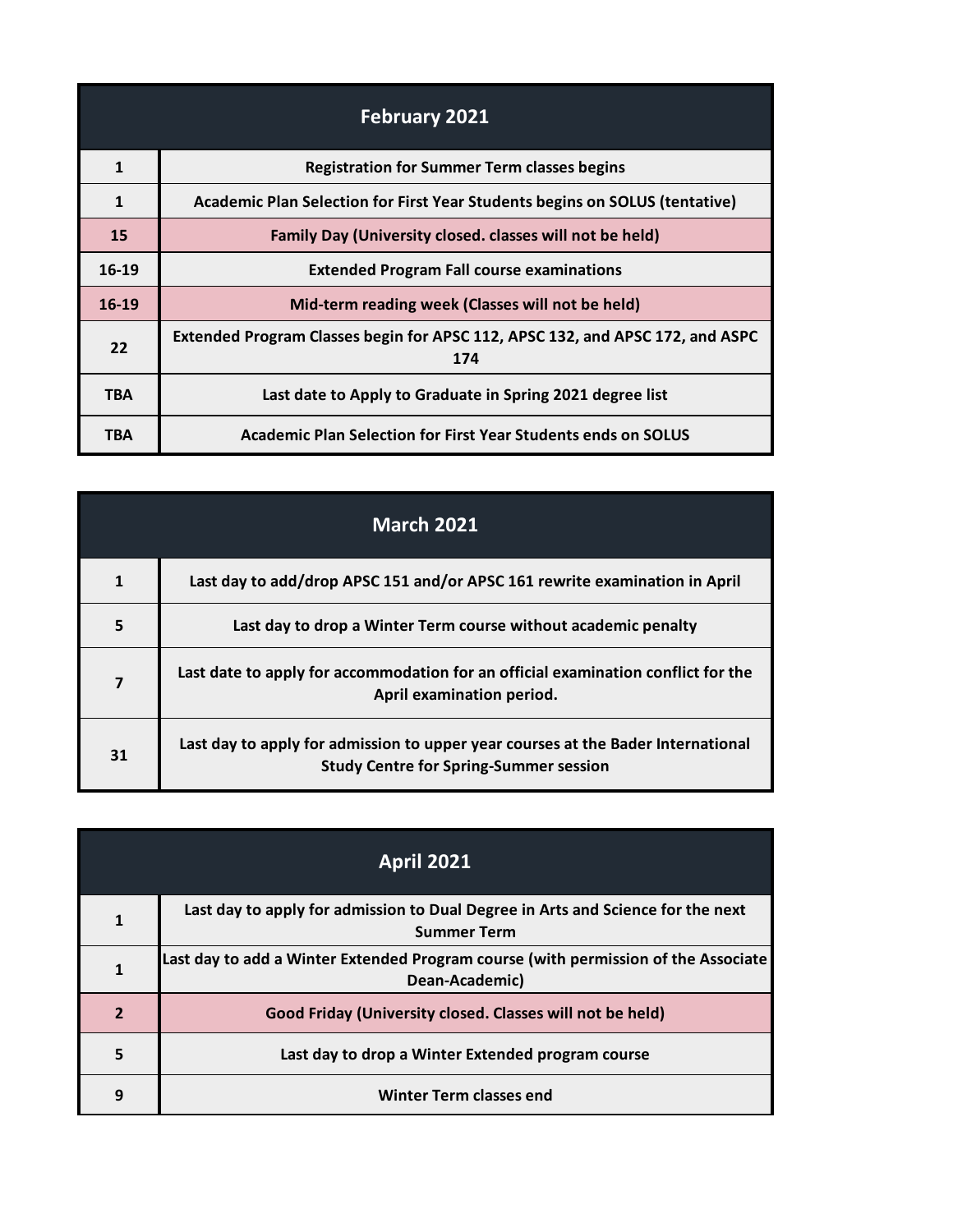| $10 - 13$ | Winter Term pre-exam study period                      |
|-----------|--------------------------------------------------------|
| 12        | Make-up day for Good Friday (Engineering classes only) |
| $14 - 30$ | <b>Winter Term examination period</b>                  |
| 30        | <b>Winter Term ends</b>                                |

| <b>May 2021</b>         |                                                                                                                                                                                   |
|-------------------------|-----------------------------------------------------------------------------------------------------------------------------------------------------------------------------------|
| $\mathbf{1}$            | <b>Summer Term begins</b>                                                                                                                                                         |
| $\mathbf{1}$            | Tuition fees due in full for all Summer Term Sessions                                                                                                                             |
| $\mathbf{1}$            | <b>Extended Program Fees are due</b>                                                                                                                                              |
| $\overline{\mathbf{3}}$ | <b>Extended Program Spring Term begins</b>                                                                                                                                        |
| 10                      | Summer Term Classes begin (May-June/6W1 and May-July/12W sessions)                                                                                                                |
| 14                      | Last date to add Summer Term classes (May-June/6W1 and May-July/12W sessions)                                                                                                     |
| 14                      | Last day for eligible students in the regular First Year program to register to rewrite<br>the exam for Winter First Year courses (APSC 112, APSC 132, APSC 172, and APSC<br>174) |
| $14$                    | Last date to drop Summer Term classes (May-June/6W1 session) without financial<br>penalty                                                                                         |
| 21                      | Last day to pay administrative fee for rewrite exams in Winter Term courses of the<br>First Year program that are written in a location other than Kingston                       |
| 21                      | Last date to drop Summer Term classes (May-July/12W session) without financial<br>penalty                                                                                         |
| 24                      | Victoria Day (University closed. Classes will not be held)                                                                                                                        |
| 28                      | Last day to withdraw from rewrite exams for Winter First Year courses                                                                                                             |

| <b>June 2021</b>                                                                                                                                              |
|---------------------------------------------------------------------------------------------------------------------------------------------------------------|
| NOTE: Spring 2021 Convocation: Dates will be determined in November 2020. Please refer to<br>http://www.queensu.ca/registrar/convocation to view these dates. |
| Last day to apply for Dual Degree Program for the next Fall-Winter session                                                                                    |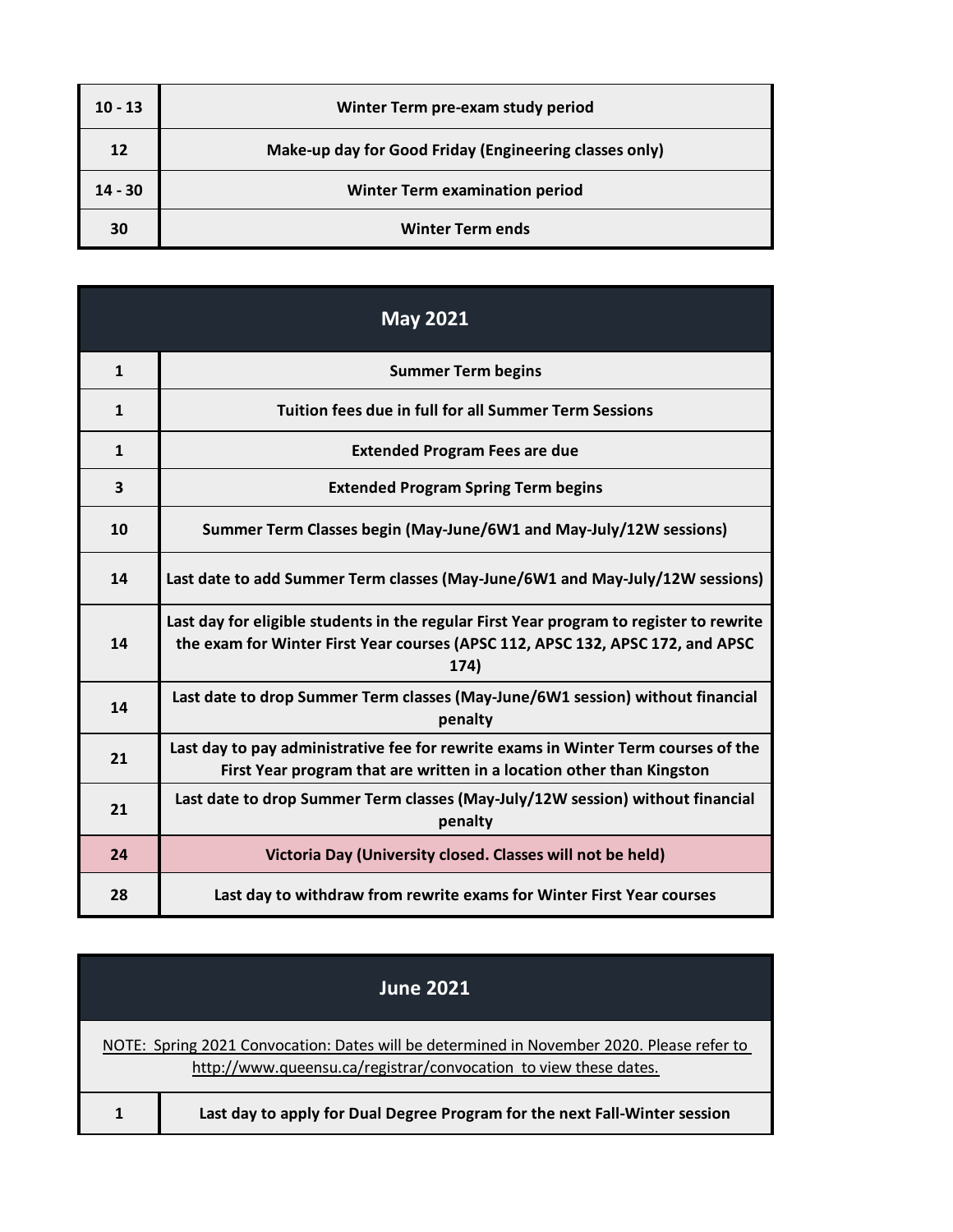| 4        | Last date to drop Summer Term classes (May-June/6W1 session) without academic<br>penalty |
|----------|------------------------------------------------------------------------------------------|
| 4        | <b>Extended Program classes end</b>                                                      |
| 11       | Last day to apply for supplemental examination privileges                                |
| $7 - 11$ | <b>Extended Program Winter course examinations</b>                                       |
| 21       | Summer Term classes (May-June/6W1 session) end                                           |
| 24 - 26  | Summer Term examinations in May - June/6W1 session classes                               |

| <b>July 2021</b> |                                                                                                                       |
|------------------|-----------------------------------------------------------------------------------------------------------------------|
| $\mathbf{1}$     | Canada Day (University closed. Classes will not be held)                                                              |
| $\mathbf{1}$     | Tuition fees due in full for Summer Term classes (July-August/6W2 session)                                            |
| $\overline{2}$   | Last date to drop Summer Term classes (May-July/12W session) without academic<br>penalty                              |
| 5                | Summer Term classes (July - August/6W2 session) begin                                                                 |
| 9                | Last date to add Summer Term classes (July - August/6W2 session)                                                      |
| 9                | Last date to drop Summer Term classes (July - August/6W2 session) without<br>financial penalty                        |
| 15               | First date to apply in SOLUS to graduate in Fall 2021 (TENTATIVE)                                                     |
| 30               | Last date to drop Summer Term classes (July - August/6W2 session) without<br>academic penalty                         |
| 30               | Summer Term classes (May - July session) end                                                                          |
| 31               | Last date to apply for an Academic Plan Change (discipline change) for the Fall term                                  |
| 31               | Last day to apply for admission to upper-year courses at the Bader International<br><b>Study Centre for Fall Term</b> |

| August 2021                                                 |
|-------------------------------------------------------------|
| Civic Holiday (University closed. Classes will not be held) |